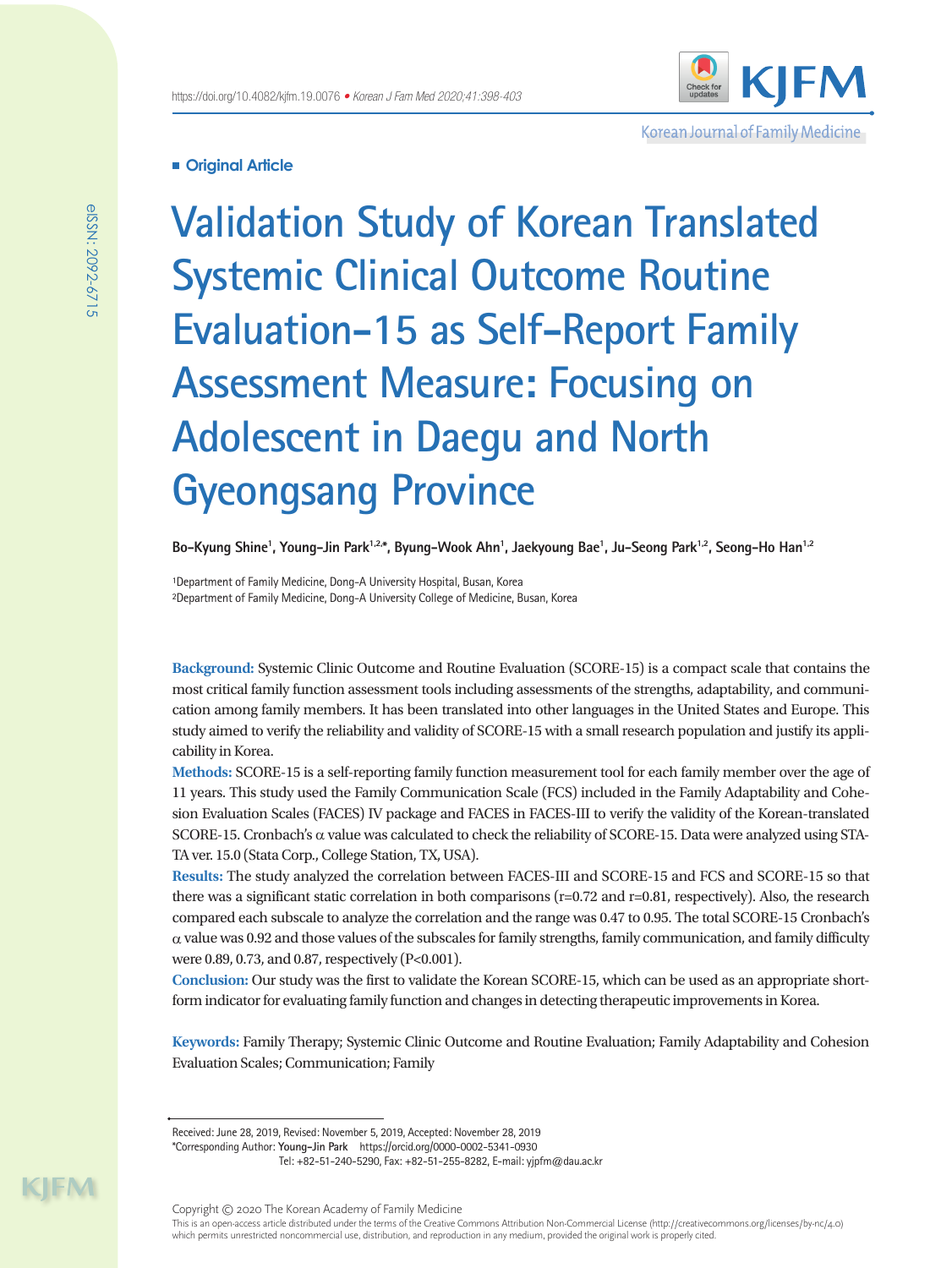## **INTRODUCTION**

Dealing with illness is associated with the adaptability to life events and healthy families, who have better functioning style, are able to adjust better or overcome it easier. Understanding a patient's emotional state and social situation, including physical problems, provides many advantages whenever a patient visits a primary care physician. A tool is that makes it possible to evaluate functional factors, including emotional problems undiagnosed by imaging finding such as X-ray, computed tomography, and magnetic resonance imaging, within a short outpatient consultation time  $(5-10$  minutes) is required.<sup>1)</sup>

Family members have the biggest influence over a patient's emotions.2) That's why it is crucial to build up a desirable home environment for their developmental stages and behavioral patterns. $2,3$ )

In order to assess a patient's emotional factors decisively affected by their familial relationships, we need to initially implement a family relationship assessment. Many researchers have conducted family function assessments to examine the relationship among family members and each patient. Recently authoritative reviews also stated the most widely used self-reported measuring tools for studying cases of couples and family therapy research. The tools are as follows: the McMaster Family Assessment Device (FAD); Circumplex Model Family Adaptability and Cohesion Evaluation Scales (FACES); Beavers Systems Model Self‐Report Family Inventory (SFI); Family Assessment Measure III (FAM III); Family Environment Scale (FES); Family Relations Scale (FRS); Systemic Therapy Inventory of Change (STIC); and Systemic Clinical Outcome Routine Evaluation (SCORE).4,5)

However, some of these measurement tools were developed decades ago and they have low reliability and validity for evaluating the functions of modern family.<sup>6)</sup>

The FACES tool developed by David H. Olson in 1991, the world's most commonly used tool, was based on the Circumplex Mode l in 1979. This tool has been developed and revised for more than 30 years as the FACES series (I, II, III, and IV). In 1978, the original measurement tool was a 111-item instrument that was shortened to 50 items and 30 items. A third version, FACES-III was revised with 20 items in 1985 and FACES-IV in 2011 comprised of 62 items.<sup>7)</sup> The FACES series is used in more than 1,200 dissertations and research papers.<sup>8)</sup> FACES-III is easy to investigate, but it does not include a measure of family communication.9) Good communication skills are the most important aspect, to solve problems between individuals as a primary intervention which reinforces the importance of studies on the types of home communication.<sup>10)</sup> Olson and Goral<sup>11)</sup> developed the FACES-IV package, as a family assessment tool to overcome the shortcomings of the previous version, FACES-III. However, there are many items in FACES-IV to fill out in a short time.<sup>11)</sup> Besides it is difficult to apply them to elderly patients and those who did not establish a good relationship with their doctor. In Korea, the studies using the FACES series as a research tool use FACES-III to simply assess family functions rather than FAC- $ES-IV<sup>8</sup>$ 

SCORE was based on the Clinical Outcomes and Routine Evaluation

studied by Evans et al.<sup>12)</sup> in 2000, which assessed family functions. The tool has 40 items to assess the sensitivity of changes in family functions following family therapy by the British group, in which Peter Stratton played a key role. Later in 2010, Stratton et al.<sup>13)</sup> introduced the 15-item instrument, as the 'most practical version for clinical use,' and the United Kingdom has frequently used this tool to evaluate family function after psychotherapy. Since then, it has been translated into other languages in the United States and European countries, where its reliability and validity have been verified and used in clinical practice.<sup>12-14)</sup> SCORE has currently six main versions (SCORE-40, SCORE-15, SCORE-28, SCORE-29, child SCORE-15, and relational SCORE-15). SCORE-15 is a compact scale that contains the most critical family functional assessment tools including assessment of the strengths, adaptability, and communication among family members, and it consists of a small number of questions that can increase the ease of investigation in various areas.<sup>14)</sup> The purpose of this study was to verify the reliability and validity of SCORE-15 with a small research population and justify its applicability in Korea. In this study, SCORE-15 was translated into Korean for the first time according to the translation guidelines.

## **METHODS**

### **1. Measures**

The questionnaire consisted of 54 items: gender, age, birth order, family type, parents' divorce or remarriage experience, parents' educational background, parent's job, total family income, daily average conversation time with parents, Korean version of Olson's family adaptability and family solidarity assessment scale, Korean version of the Family Communication Scale (FCS), and the Korean translated SCORE-15. The study divided family types into nuclear families and large families.

The occupations of parents surveyed by the 7th Korean Standard Occupational Classification were managers; professionals and related workers; clerks; service workers; sale workers; skilled agricultural, forestry, and fishery workers; craft and related trade workers; plant-machine operators and assemblers; elementary occupations; and others (including the unemployed).<sup>15)</sup> The total income of the family was: less than 2 million won, more than 2 million won to 4 million won, more than 4 million won to 6 million won, more than 6 million won to 8 million won, more than 8 million won to 10 million won, and more than 10 million won. Time spent with each parent (father or mother)-child communication on the weekdays was classified with: 30 minutes or less, 30 minutes to 1 hour, 1 hour to 2 hours, 2 hours to 3 hours, and more than 3 hours.

### *1) Systemic clinical outcome and routine evaluation*

SCORE is a self-reporting family function measurement tool for each family member over the age of 11 years.<sup>13)</sup> SCORE-15 has three dimensions: strengths and adaptability (Qs 1, 3, 6, 10, 15), overwhelmed by difficulties (Qs 5, 7, 9, 11, 14), and disrupted communication (Qs 2, 4, 8, 12, 13). It has 15 Likert scale items with two categories: negative and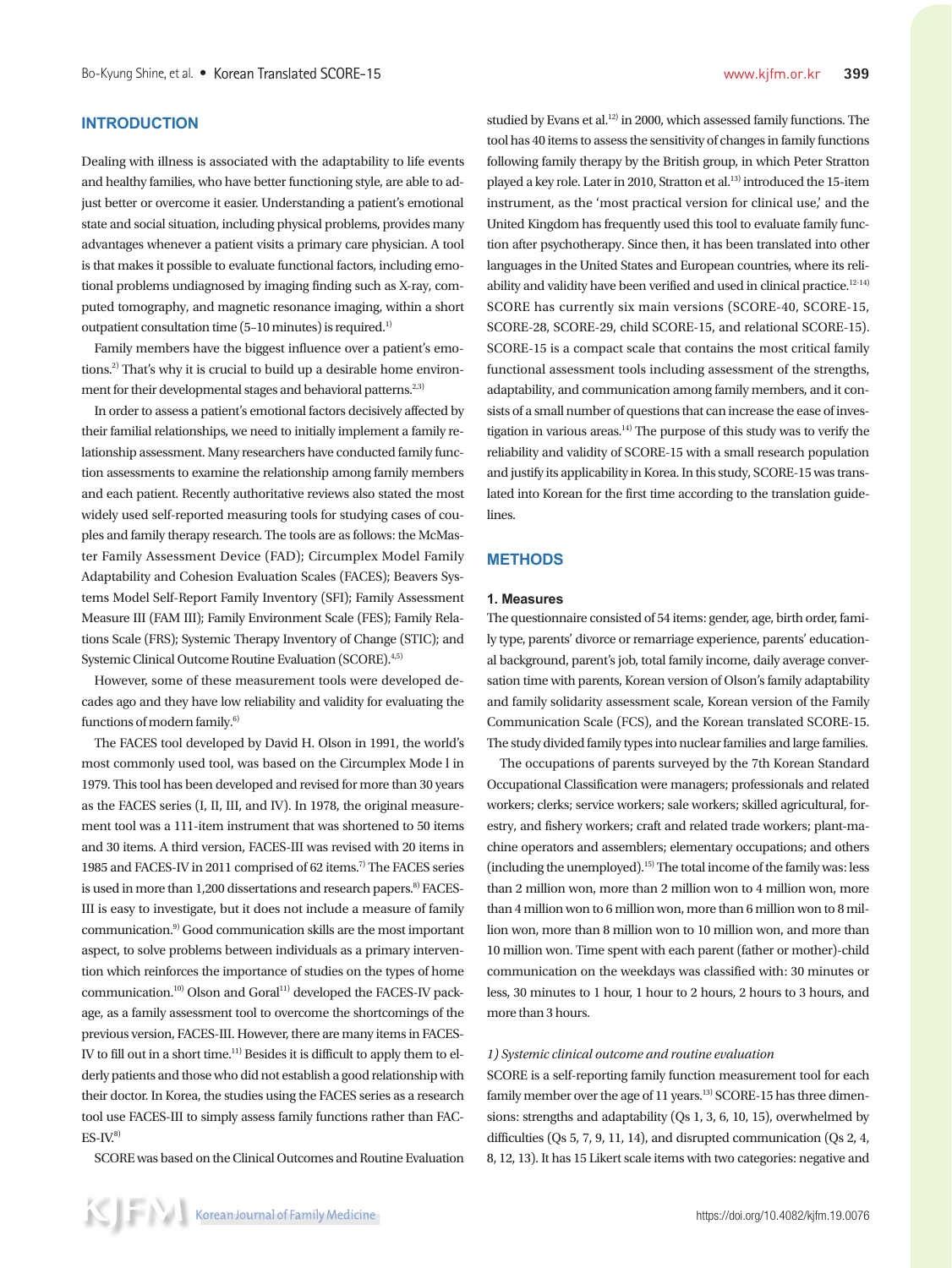positive items. Among the questions, all the negative items (2, 4, 5, 7, 8, 9, 11, 12, 13, 14) with 'very well' as 1 point and 'not at all' as 5 points and the total of positive items (1, 3, 6, 10, 15) with 'not at all' as 1 point and 'very well' as 5 points are counted. From these two processes, each person gets a total score from 15 to 75. If the score is divided by 15, the final score is given. A lower score indicates a high family function. Each scale (five items) can be scored by dividing it by five, whose lower score indicates a more effective family function. SCORE-15 is still in the process of being evaluated so cut-off points are being determined. The Irish non-clinical sample has an average score presented by Fay et al. $^{16)}$  in 2013.

The study recruited a translation team in which six bilinguals who were familiar with Korean culture were asked to translate SCORE-15 into Korean (Supplementary Table 1). Two bilinguals (A, B) translated the original version into Korean while two other bilinguals (C, D) translated the first translated document into English. Next, the other two bilinguals (E, F) assessed SCORE-15, the original version, and the last translated set of the questionnaire to confirm their sameness.

#### *2) Family Communication Scale, FACES-IV*

This study used the FCS included in the FACE-IV package to verify the validity. The translated version of this scale was used from an analysis of the reliability and validity of the Korean version of FACE-IV's FCS in 2012.17) The FCS consists of 10 Likert scale items from 10 to 50 points, where a higher score indicated better quality and quantity of family communication.

#### *3) FACES-III*

To verify the concurrent validity, this study used the Korean translated FACE-III from the master's thesis Min<sup>3)</sup> at Yonsei University in 1990, "Circumplex model and structural relationships among parent-adolescent communication: focusing on their adolescent children."

Family cohesion was measured by 10 items, which included five subscales such as family emotional bond, help and discussion among family members, maintenance of boundaries among family members, sharing family leisure and friends, sharing family activities and participation in events. The scale that measured family adaptability also comprised of 10 items, including four areas: family leadership, control, discipline, and roles and rules. The FACES-III evaluation score is given from 1–5 points each for the 20 Likert scale items. Family adaptability was classified into 10–23 points (rigidity), 24–29 points (structural), 30– 35 points (flexible), and 36–50 points (chaotic), whereas family cohesion was classified as 10–29 points (disengaged), 30–35 points (separated), 36–41 points (connected), and 42–50 points (enmeshed).

### **2. Subjects**

During the 2 months from November to December 2018, students conducted self-administered surveys with face-to-face interviews by a researcher in two high schools in Daegu and two middle schools in North Gyeongsang Province. The total number of participants in the survey was 523. After the survey, the students in a single parent family,

divorced or remarried one, and those who did not respond to the questionnaires, were excluded. A total of 433 (213 male and 220 female students) participants were chosen as research subjects for analyzing the data. This study was exempt from institutional review board review.

#### **3. Validity**

This study used simple regression analysis to determine an explanatory power in the validity measurement and concurrent validity to determine criterion-related validity.

### **4. Reliability**

Reliability of the Korean-translated SCORE-15 was used with Cronbach's α, which indicates the degree of internal consistency.

#### **5. Statistical Analysis**

The socioeconomic and general characteristics of subjects were estimated using a chi-square test. Cronbach's  $\alpha$  value was calculated to check the reliability of SCORE-15. Regression analysis examining the concurrent validity was conducted to validate the composition of the questions. STATA ver. 15.0 (Stata Corp., College Station, TX, USA) analyzed the data of the study.

## **RESULTS**

### **1. Subject Characteristics**

The socioeconomic and general characteristics of 433 participants in the study are as follows. The males comprised 49.19% of all participants and females comprised 50.81%. In terms of the birth order of the study, there were 177 (40.88%) firstborn participants, 51 (11.78%) middleborn subjects, and 167 (38.57%) participants were born as the youngest. Only children in each family accounted for the smallest

#### Table 1. Demographics of participants (N=433)

| Characteristic                         | No. (%)     |
|----------------------------------------|-------------|
| Gender                                 |             |
| Male                                   | 213 (49.19) |
| Female                                 | 220 (50.81) |
| <b>Birth order</b>                     |             |
| First-born                             | 177 (40.88) |
| Middle-born                            | 51 (11.78)  |
| Last-born                              | 167 (38.57) |
| Only children                          | 38 (8.78)   |
| Family type                            |             |
| Nuclear family                         | 413 (95.38) |
| Large family                           | 20 (4.62)   |
| Monthly household income (million won) |             |
| <                                      | 14(3.23)    |
| $2 - 4$                                | 97 (22.40)  |
| $4 - 6$                                | 180 (41.57) |
| $6 - 8$                                | 79 (18.24)  |
| $8 - 10$                               | 28 (6.47)   |
| $\geq 10$                              | 35(8.08)    |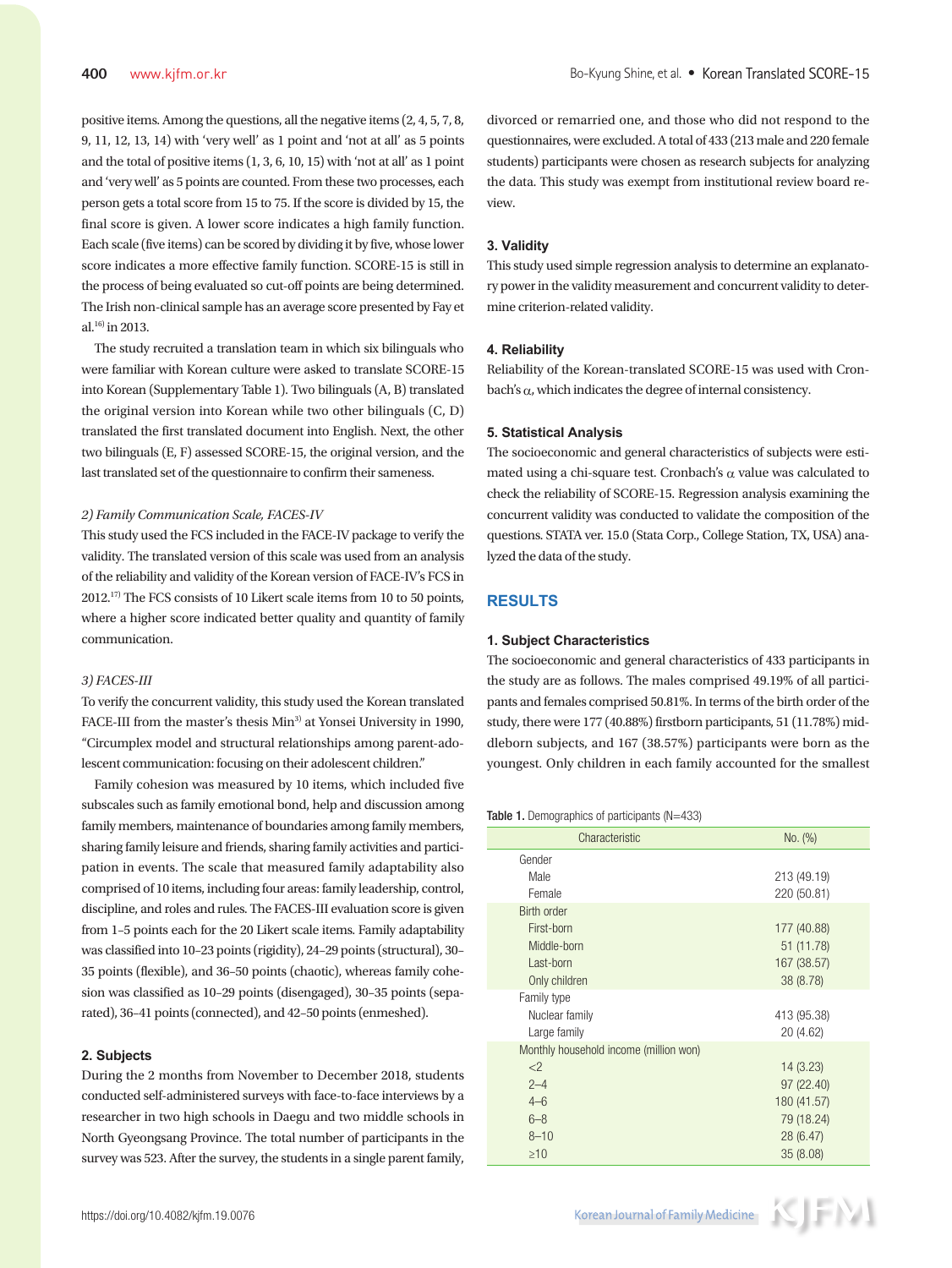number (n=38, 8.78%). Most family types were nuclear families (n=413, 95.38%). Four million won to 6 million won was the most common income interval (Table 1). The parental academic background was one of the subject characteristics. Only three fathers (0.62%) and four mothers (0.92%) graduated from middle school. Parental high school graduates accounted for 49.42% (father) and 44.34% (mother) whereas college graduates accounted for 46.19% (father) and 49.65% (mother). High school graduation for fathers and university graduation for mothers ranked high in parental education. The distribution of the father's occupation were as follows: eight managers (1.85%), 31 professionals and related workers (7.16%), 54 clerks (12.47%), 67 service workers (15.47%), 36 agricultural, forestry, and fishery workers (8.31%), two craft and related trades workers (0.46%), 26 plant-machine operators and assemblers (26%), seven elementary occupations (1.62%), and 199 others including unemployment positions (45.96%). The high rate of the father's other jobs including the unemployment indicated that participants lack the concept of job classification and sufficient understanding of their fathers' jobs. The current employment situation of their mothers were as follows: 30 managers (6.93%), 36 professionals and related workers (8.31%), 90 clerks (20.79%), 50 service workers (11.55%), 26 sales workers (6.00%), 15 agricultural, forestry, and fishery workers (3.46%), one craft and related trades workers (0.23%), 90 plant-machine operators and assemblers (20.79%), seven elementary occupations (1.62%), and 88 others (20.32%). The survey investigated the time spent in parent-child communication per day. In the case of father-child communication, 159 participants answered more than or equal to 30 minutes and less than 1 hour, which account-

|  | <b>Table 2.</b> Participants' parental characteristics |
|--|--------------------------------------------------------|
|--|--------------------------------------------------------|

| Characteristic                              | Father       | Mother       |
|---------------------------------------------|--------------|--------------|
| No. of participants                         | 433 (100.00) | 433 (100.00) |
| Final educational background                |              |              |
| Less than middle school graduation          | 3(0.69)      | 4(0.92)      |
| High school graduation                      | 214 (49.42)  | 188 (44.43)  |
| University graduation                       | 200 (46.19)  | 215 (49.65)  |
| Graduate school graduation                  | 16 (3.70)    | 26 (6.00)    |
| Occupation                                  |              |              |
| <b>Managers</b>                             | 8(1.85)      | 30(6.93)     |
| Professionals and related workers           | 31(7.16)     | 36 (8.31)    |
| Clerks                                      | 54 (12.47)   | 90 (20.79)   |
| Service workers                             | 67 (15.47)   | 50 (11.55)   |
| Sales workers                               | 36 (8.31)    | 26 (6.00)    |
| Agricultural, forestry, and fishery workers | 3(0.69)      | 15 (3.46)    |
| Craft and related trades workers            | 2(0.46)      | 1(0.23)      |
| Plant, machine operators, and assemblers    | 26 (6.00)    | 90 (20.79)   |
| Elementary occupations                      | 7 (1.62)     | 7(1.62)      |
| Others (including non-executive positions)  | 199 (45.96)  | 88 (20.32)   |
| Conversation time                           |              |              |
| $<$ 30 min                                  | 103 (23.79)  | 202 (46.65)  |
| 30 min to 1 h                               | 159 (36.72)  | 139 (32.10)  |
| $1h$ to $2h$                                | 101 (23.33)  | 55 (12.70)   |
| $2h$ to $3h$                                | 32 (7.39)    | 23(5.31)     |
| $\geq$ 3 h                                  | 38 (8.78)    | 14(3.23)     |

Values are presented as number (%).

ed for 36.72% while 202 participants (46.65%) talked with their mothers for less than half an hour. Each mother/father-communication time was as follows: under 30 minutes (n=103, 23.79%), more than or equal to 30 minutes and less than 1 hour (n=159, 36.72%), more than or equal to 1 hour and less than 2 hours (n=101, 23.33%), more than or equal to 2 hours and less than 3 hours (n=32, 7.39%), and more than or equal to 3 hours (n=38, 8.78%) with their fathers. Two hundred and two participants talked with their mothers for under 30 minutes (46.65%), 139 for more than or equal to 30 minutes and less than 1 hour (32.10%), 55 for more than or equal to 1 hour and less than 2 hours (12.70%), 23 for more than or equal to 2 hours and less than 3 hours (5.31%), and 14 for more than or equal to 3 hours (3.23%). Many students talked with their parents for less than 1 hour (Table 2).

## **2. The Validity of Systemic Clinical Outcome Routine Evaluation-15**

The results of the explanatory power of the individual questions in SCORE-15 to the entire question are presented in Table 3. The results showed that each question had an explanatory power from 0.33–0.60, of which items 1, 2, 4, 5, 10, 13, 14, and 15 had an explanatory power ranging from 0.33–0.48, with a relatively low explanation power compared to other questions, but were statistically significant (P<0.001). The concurrent validity of SCORE-15 was measured with FACES-III, which assesses family cohesion and adaptability, and FCS to evaluate family communication. The study analyzed the correlation between FACES-III and SCORE-15 and between FCS and SCORE-15 so that there was a significant static correlation in both comparisons (r=0.72 and r=0.81, respectively). Also, the research compared each subscale to analyze the correlation and the range was 0.47 to 0.95. The analysis results are shown in Table 4.

Table 3. Item-total correlation of the Systemic Clinic Outcome and Routine Evaluation-15 through simple regression analysis (OLS)

| A question no. | $R^2$ (OLS) | P-value |
|----------------|-------------|---------|
| 1              | 0.48        | < 0.001 |
| $\overline{2}$ | 0.33        | < 0.001 |
| 3              | 0.51        | < 0.001 |
| $\overline{4}$ | 0.36        | < 0.001 |
| 5              | 0.40        | < 0.001 |
| 6              | 0.58        | < 0.001 |
| 7              | 0.57        | < 0.001 |
| 8              | 0.50        | < 0.001 |
| 9              | 0.53        | < 0.001 |
| 10             | 0.41        | < 0.001 |
| 11             | 0.57        | < 0.001 |
| 12             | 0.60        | < 0.001 |
| 13             | 0.38        | < 0.001 |
| 14             | 0.49        | < 0.001 |
| 15             | 0.48        | < 0.001 |

OLS, ordinary least squares.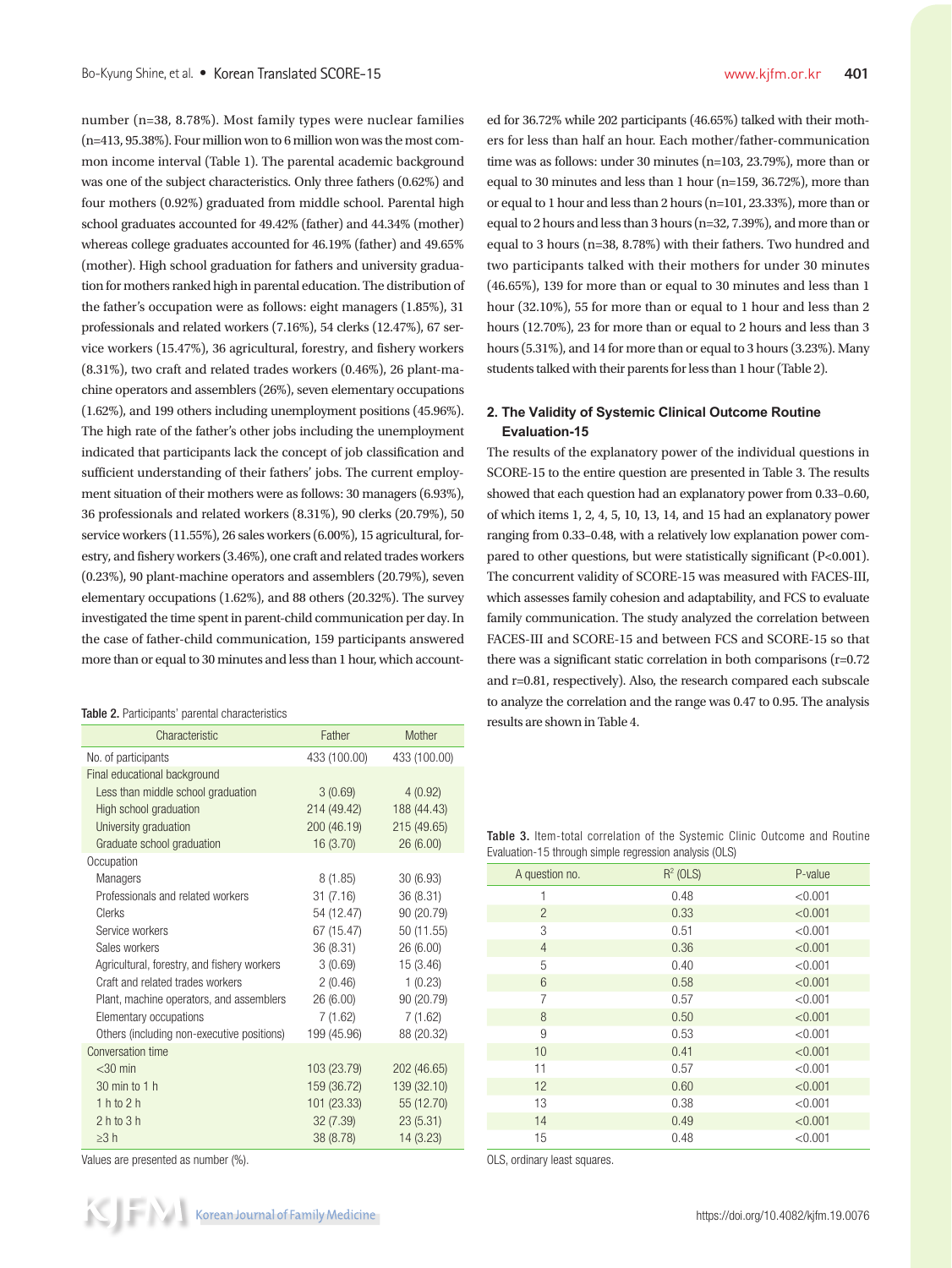|                                  |         | $\overline{2}$ | 3       | $\overline{4}$ | 5    | 6    |      | 8 |
|----------------------------------|---------|----------------|---------|----------------|------|------|------|---|
| 1. SCORE-15 total                |         |                |         |                |      |      |      |   |
| 2. SCORE-15 family strengths     | 0.85    |                |         |                |      |      |      |   |
| 3. SCORE-15 family communication | 0.92    | 0.67           |         |                |      |      |      |   |
| 4. SCORE-15 family difficulty    | 0.88    | 0.56           | 0.80    |                |      |      |      |   |
| 5. FACES-III total               | $-0.72$ | $-0.85$        | $-0.59$ | $-0.47$        |      |      |      |   |
| 6. FACES-III adaptability        | $-0.64$ | $-0.77$        | $-0.52$ | $-0.39$        | 0.95 |      |      |   |
| 7. FACES-III cohesion            | $-0.74$ | $-0.85$        | $-0.59$ | $-0.50$        | 0.95 | 0.82 |      |   |
| 8. FCS                           | $-0.81$ | $-0.89$        | $-0.68$ | $-0.57$        | 0.84 | 0.76 | 0.85 |   |

All Pearson correlations are significant at P<0.001.

SCORE-15, Systemic Clinic Outcome and Routine Evaluation-15; FACES-III, Family Adaptability and Cohesion Evaluation Scales-III; FCS, family communication scale.

#### Table 5. Mean and Cronbach's  $\alpha$  of SCORE-15

|                               | Mean+standard deviation | Range         | Cronbach's $\alpha$ | P-value |
|-------------------------------|-------------------------|---------------|---------------------|---------|
| SCORE-15 total                | $2.03 + 0.67$           | $1.00 - 3.90$ | 0.92                | < 0.001 |
| SCORE-15 family strengths     | $2.24 + 0.82$           | $1.00 - 4.80$ | 0.89                | < 0.001 |
| SCORE-15 family communication | $3.40 + 1.77$           | $1.00 - 4.80$ | 0.73                | < 0.001 |
| SCORE-15 family difficulty    | $2.08 + 0.71$           | $1.00 - 4.20$ | 0.87                | < 0.001 |

All Pearson correlations are significant at P<0.001.

SCORE-15, Systemic Clinic Outcome and Routine Evaluation-15.

## **3. The Mean and Reliability of Systemic Clinical Outcome Routine Evaluation-15**

Total SCORE-15 ranged from 1.0 to 3.9, with a mean number of 2.03 points and standard deviation of 0.67. The mean of the SCORE-15 subscales such as family strengths (FS), family communication (FC), and family difficulty (FD) was 2.24, 3.40, and 2.08, respectively. In this study, the total SCORE-15 Cronbach's  $\alpha$  value was 0.92 and those values of the subscales for FS, FC, and FD were 0.89, 0.73, and 0.87, respectively (Table 5).

## **DISCUSSION**

Most family function assessments that have been currently established are self-reported questionnaires. In general, they contain items such as family communication and problem-solving, family cohesion, family disciplines, family roles, and everyday family life. Recently, Hamilton and Carr<sup>6)</sup> conducted a systematic review of self-reported family assessment measures with references to the psychometric properties, clinical usefulness, and theoretical basis. The eight main tools were as follows: The McMaster FAD; Circumplex Model FACES; Beavers Systems Model SFI; FAM III; FES; FRS; and STIC; and the SCORE.17) The purpose of this review was to examine self-reported measures to confirm their psychometric characteristics and clinical usefulness to determine the proper measuring methods for monitoring. The results showed that five family assessment scales were suitable for clinical use (FAD, FACES-IV, SFI, FAM III, SCORE) and a new scale (STIC) is currently undergoing validation. SCORE-15 has been adopted by the British Family Therapy Association and European Family Therapy Association as a tool to evaluate family therapeutic effects in families and couples.6) Currently, SCORE-15 has been translated into English, Chi-

nese, Czech, Dutch, Finnish, Flemish, French, German, Greek, Hindi, Hungarian, Icelandic, Italian, Norwegian, Polish, Portuguese, Romanian, Serbian, Spanish, Swedish, Transylvanian, and Welsh, and the translated version is available for download at http://www.aft.org.uk/ view/15101224f1e.html. Our study conducted a Korean translation for the domestic application of SCORE-15 to assess family functions in a short period, supplementing the shortcomings of FACES-III and FAC-ES-IV, which are the most commonly used scales in Korea. Furthermore, the reliability and validity of the SCORE-15 Korean version was assessed to help further studies and clinical practices. This study aimed to confirm the three-factor structure, reliability, and construct validity of SCORE-15 in Korea. In the reliability test of the first Koreantranslated SCORE-15, Cronbach's  $\alpha$  was 0.92 indicating that the results was satisfactory. The result value of our study is slightly higher than two other studies, Vilaça et al.<sup>18)</sup> in 2014 and Hamilton et al.<sup>19)</sup> in 2015, whose Cronbach's  $\alpha$  was 0.84 and 0.90. According to Choi<sup>20)</sup> in 2000, a Cronbach's  $\alpha$  value, when used as a tool for group comparisons, is satisfactory from 0.7 to 0.8. Also, the study stated that the value should be beyond 0.9 when clinically applied to an individual patient. Therefore, our result suggests that the Korean-translated SCORE-15 can stand out as a useful family functioning scale for routine use in clinical practice. To assess the concurrent validity of SCORE 15 in Hamilton et al.<sup>19)</sup> in 2015, the correlation was compared with a total of five scales, ranging from 0.23 to 0.52 with a median value. The scales examined in the research were Global Assessment of Relative Functioning Scale, Strengths and Differences Questionnaire, Children's Global Assessment of Functioning Scale, Mental Health Inventory-5, and Global Assessment of Functioning Scale.<sup>19)</sup> We conducted a simple regression analysis in our investigation, each item of the SCORE-15 Korean version had an explanatory power of 0.33–0.60 (P<0.001). The correlation